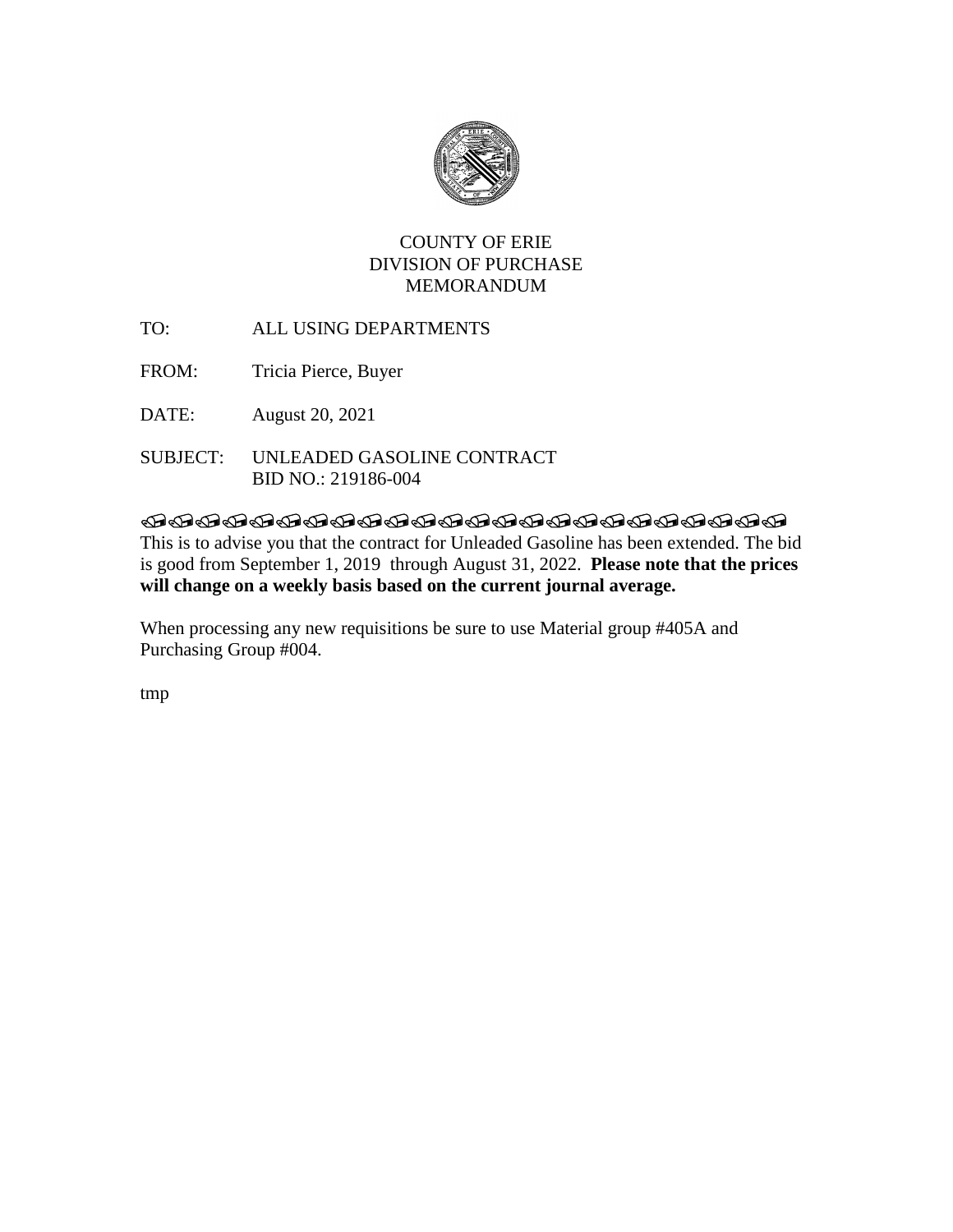PAGE 2 BID NO.: 219186-004 "UNLEADED GASOLINE" CONTRACT TERM: SEPTEMBER 1, 2019 – AUGUST 31, 2020

**1. KURK FUEL COMPANY VENDOR #109724 2130 CLINTON STREET BUFFALO, NY 14206 TELEPHONE NO.: 824-1298 TERMS: NET-30**

**2. NOCO ENERGY CORPORATION VENDOR #110707 2440 SHERIDAN DRIVE TONAWANDA, NY 14150 TELEPHONE NO.: 833-6206 TERMS: NET-30**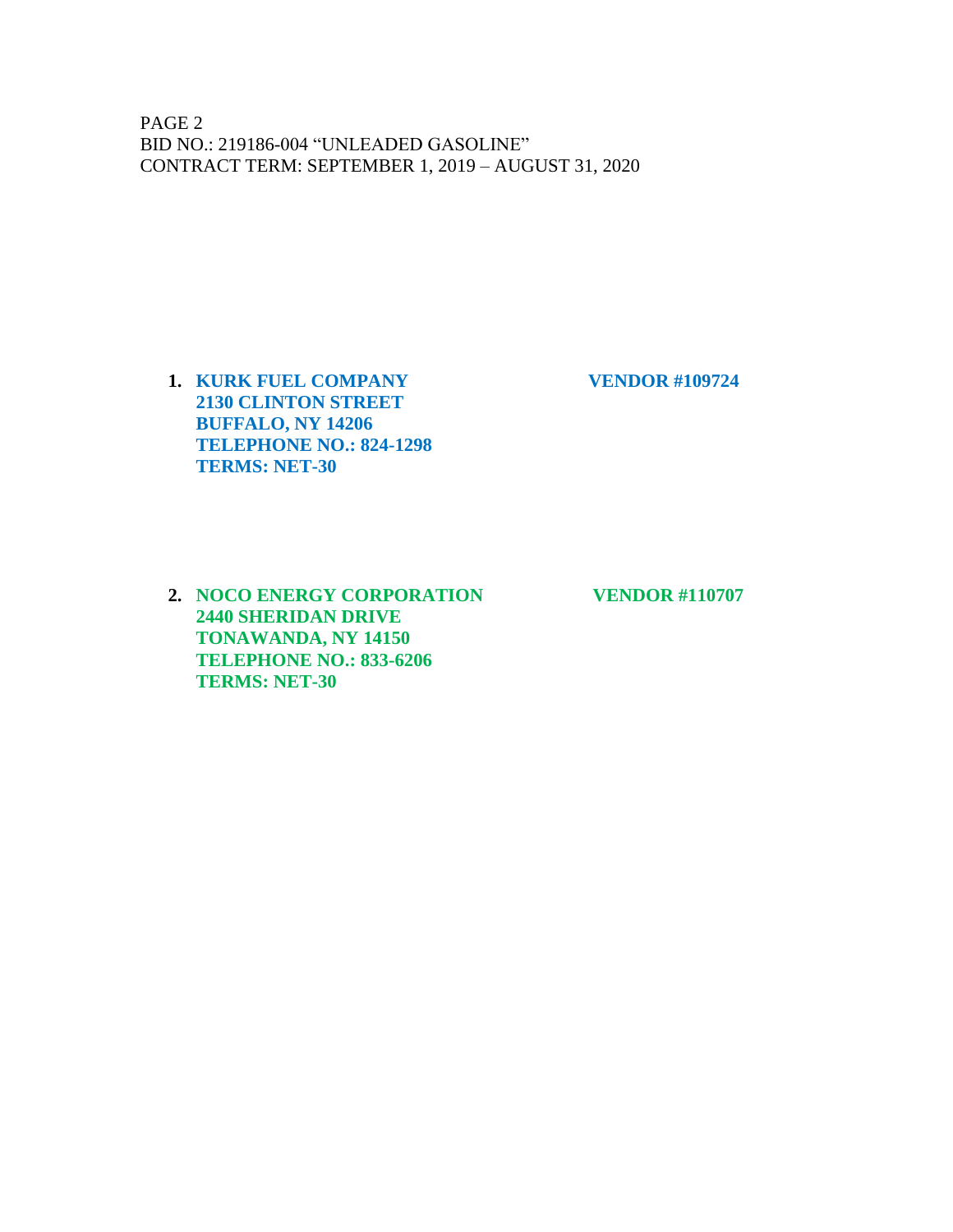95 FRANKLIN STREET, ROOM 1254 BUFFALO NEW YORK 14202

| <b>ITEM</b> | <b>MATERIAL/DESCRIPTION</b>                                                                                      | <b>VENDOR</b> | PRICE PER GALLON |
|-------------|------------------------------------------------------------------------------------------------------------------|---------------|------------------|
| 1           | <b>Akron Falls Park-Akron NY</b><br><b>Above Ground Tank, Tank Size: 1,000</b>                                   | <b>KURK</b>   | \$2.01780/g      |
| 2           | <b>Chestnut Ridge Park-Orchard Park NY</b><br><b>Above Ground Tank, Tank Size: 2,000</b>                         | <b>NOCO</b>   | \$2.00750/g      |
| 3           | <b>Como Park-Lancaster NY</b><br><b>Above Ground Tank, Tank Size: 2,000</b>                                      | <b>NOCO</b>   | \$2.00750/g      |
| 4           | <b>Ellicott Creek Park-Tonawanda NY</b><br>Above Ground Tank, Tank Size: 1,000                                   | <b>NOCO</b>   | \$2.00750/g      |
| 5           | Elma Meadows Park-Elma NY<br>Above Ground Tank, Tank Size: 1,000                                                 | <b>NOCO</b>   | \$2.00750/g      |
| 6           | <b>Emery Park-South Wales NY</b><br>Above/Under Ground Tank, Tank Size: 1,000                                    | <b>NOCO</b>   | \$2.075/g        |
| 7           | <b>Grover Cleveland Golf Course-Amherst NY</b><br><b>Above Ground Tank, Tank Size: 500</b>                       | <b>NOCO</b>   | \$2.00750/g      |
| 8           | <b>Isle View Park-Tonawanda NY</b><br><b>Above Ground Tank, Tank Size: 500</b>                                   | <b>KURK</b>   | \$2.01780/g      |
| 9           | <b>Sprague Brook Park-Glenwood NY</b><br>Above Ground Tank, Tank Size: 1,000                                     | <b>KURK</b>   | \$2.0803/g       |
| 10          | <b>Wendt Beach Park-Derby NY</b><br><b>Above Ground Tank, Tank Size: 500</b>                                     | <b>KURK</b>   | \$2.01780/g      |
| 11          | <b>Bureau of Forestry-East Concord NY</b><br><b>Above Ground Tank, Tank Size: 500</b>                            | <b>KURK</b>   | \$2.0803/g       |
| 12          | <b>Northern Region Sewer District 1-4-5</b><br><b>Lancaster NY</b><br><b>Under Ground Tank, Tank Size: 2,000</b> | <b>NOCO</b>   | \$1.9875/g       |
| 13          | Sewer District #2-Angola NY<br>Above Ground Tank, Tank Size: 2,000<br>*(On Saddles, Legs or Stilts)              | <b>NOCO</b>   | \$2.00750/g      |
| 14          | <b>Sewer District #3-Holland NY</b><br><b>Above Ground Tank, Tank Size: 500</b>                                  | <b>KURK</b>   | \$2.05780/g      |
| 15          | Sewer District #6-Lackawanna NY<br><b>Under Ground Tank, Tank Size: 1,000</b>                                    | <b>NOCO</b>   | \$2.00750/g      |
| 16          | <b>Southtowns AWT Facility-Woodlawn NY</b><br><b>Under Ground Tank, Tank Size: 2,000</b>                         | <b>NOCO</b>   | \$1.9875/g       |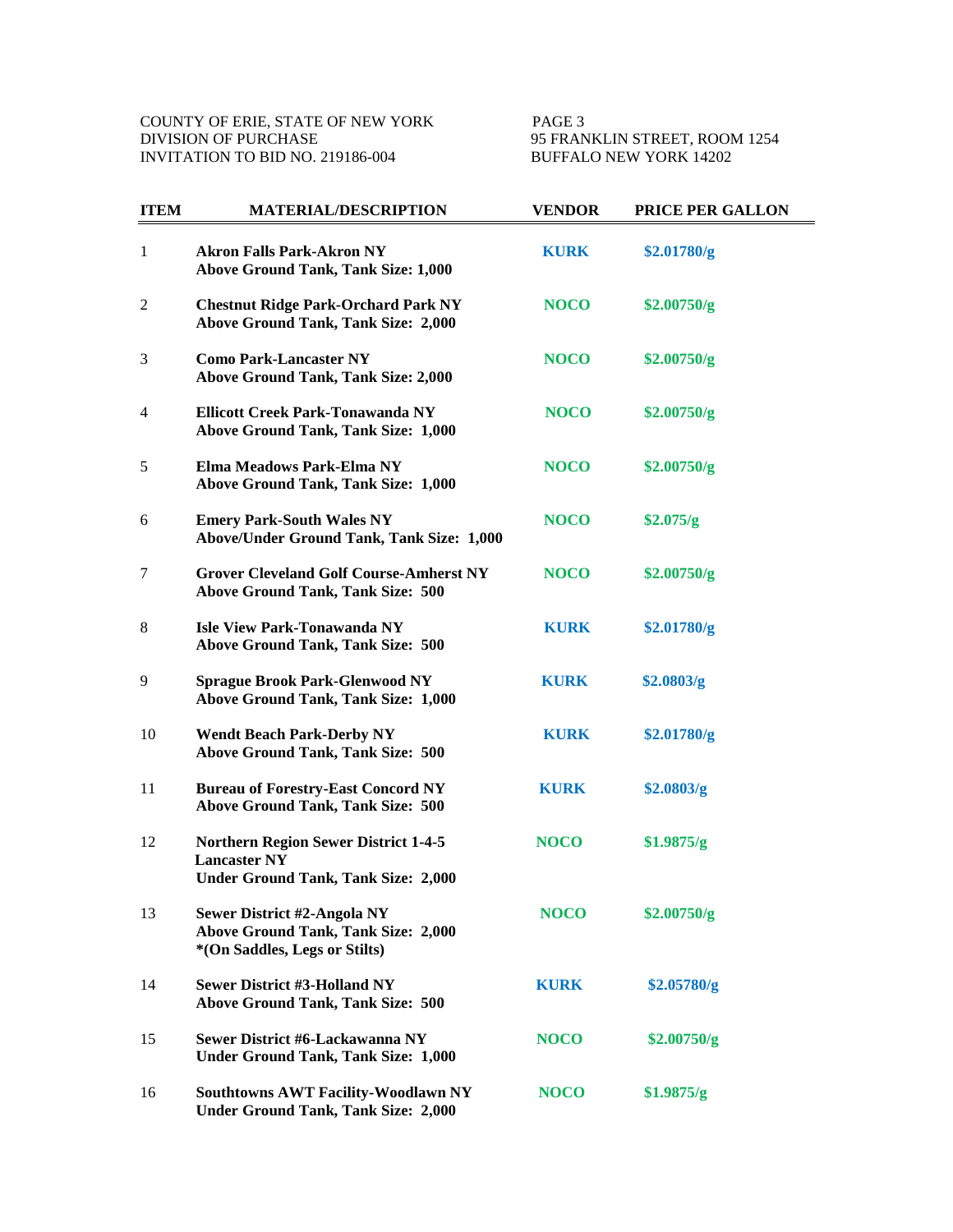95 FRANKLIN STREET, ROOM 1254<br>BUFFALO NEW YORK 14202

| <b>ITEM</b> | <b>MATERIAL/DESCRIPTION</b>                                                                                                             | <b>VENDOR</b> | PRICE PER GALLON |
|-------------|-----------------------------------------------------------------------------------------------------------------------------------------|---------------|------------------|
| 17          | <b>Clarence Maintenance-Clarence NY</b><br><b>Under Ground Tank, Tank Size: 3,000</b>                                                   | <b>NOCO</b>   | \$1.90150/g      |
| 18          | <b>Lancaster Maintenance-Lancaster NY</b><br><b>Under Ground Tank, Tank Size: 3,000</b>                                                 | <b>NOCO</b>   | \$1.90150/g      |
| 19          | Harlem Maintenance-Cheektowaga NY<br><b>Under Ground Tank, Tank Size: 4,000</b>                                                         | <b>NOCO</b>   | \$1.90150/g      |
| 20          | <b>Hamburg Maintenance-Hamburg NY</b><br><b>Under Ground Tank, Tank Size: 4,000</b>                                                     | <b>NOCO</b>   | \$1.90150/g      |
| 21.         | Angola Maintenance-Angola NY<br><b>Under Ground Tank, Tank Size: 4,000</b>                                                              | <b>NOCO</b>   | \$1.952/g        |
| 22.         | <b>East Aurora Maintenance-West Falls NY</b><br><b>Under Ground Tank, Tank Size: 6,000</b>                                              | <b>NOCO</b>   | \$1.90150/g      |
| 23.         | <b>Collins Maintenance-Collins NY</b><br><b>Under Ground Tank, Tank Size: 6,000</b>                                                     | <b>KURK</b>   | \$1.91330/g      |
| 24.         | <b>East Concord Maintenance-East Concord NY</b><br><b>Under Ground Tank, Tank Size: 6,000</b>                                           | <b>KURK</b>   | \$1.91330/g      |
| 25.         | <b>Protection Maintenance-Holland NY</b><br><b>Under Ground Tank, Tank Size: 4,000</b>                                                  | <b>NOCO</b>   | \$1.98250/g      |
| 26.         | <b>Bldgs &amp; Grounds Mech Center-Alden NY</b><br><b>Under Ground Tank, Tank Size: 4,000</b>                                           | <b>NOCO</b>   | \$1.90150/g      |
| 27.         | <b>Correctional Facility-Alden NY</b><br><b>Under Ground Tank, Tank Size: 500</b>                                                       | <b>KURK</b>   | \$1.9520/g       |
| 28.         | <b>Sheriff's Dept-Orchard Park NY</b><br><b>Under Ground Tank, Tank Size: 4,000</b><br>*Please note this location uses Premium Unleaded | <b>NOCO</b>   | \$2.350/g        |
| 29.         | <b>Erie County Water Authority Service Center</b><br>Cheektowaga NY<br><b>Under Ground Tank, Tank Size: 10,000</b>                      | <b>NOCO</b>   | \$1.9015/g       |
| 30.         | ECC College N. Campus, 6205 Main Street,<br>Williamsville, NY<br>Above Ground Tank, Tank Size: 500 Gallon                               | <b>NOCO</b>   | \$1.9525/g       |
| 31.         | ECC College S. Campus, Bldg #7<br>4041 Southwestern Blvd. Orchard Park, NY<br><b>Above Ground Tank, Tank Size 1,000</b>                 | <b>NOCO</b>   | \$1.9525/g       |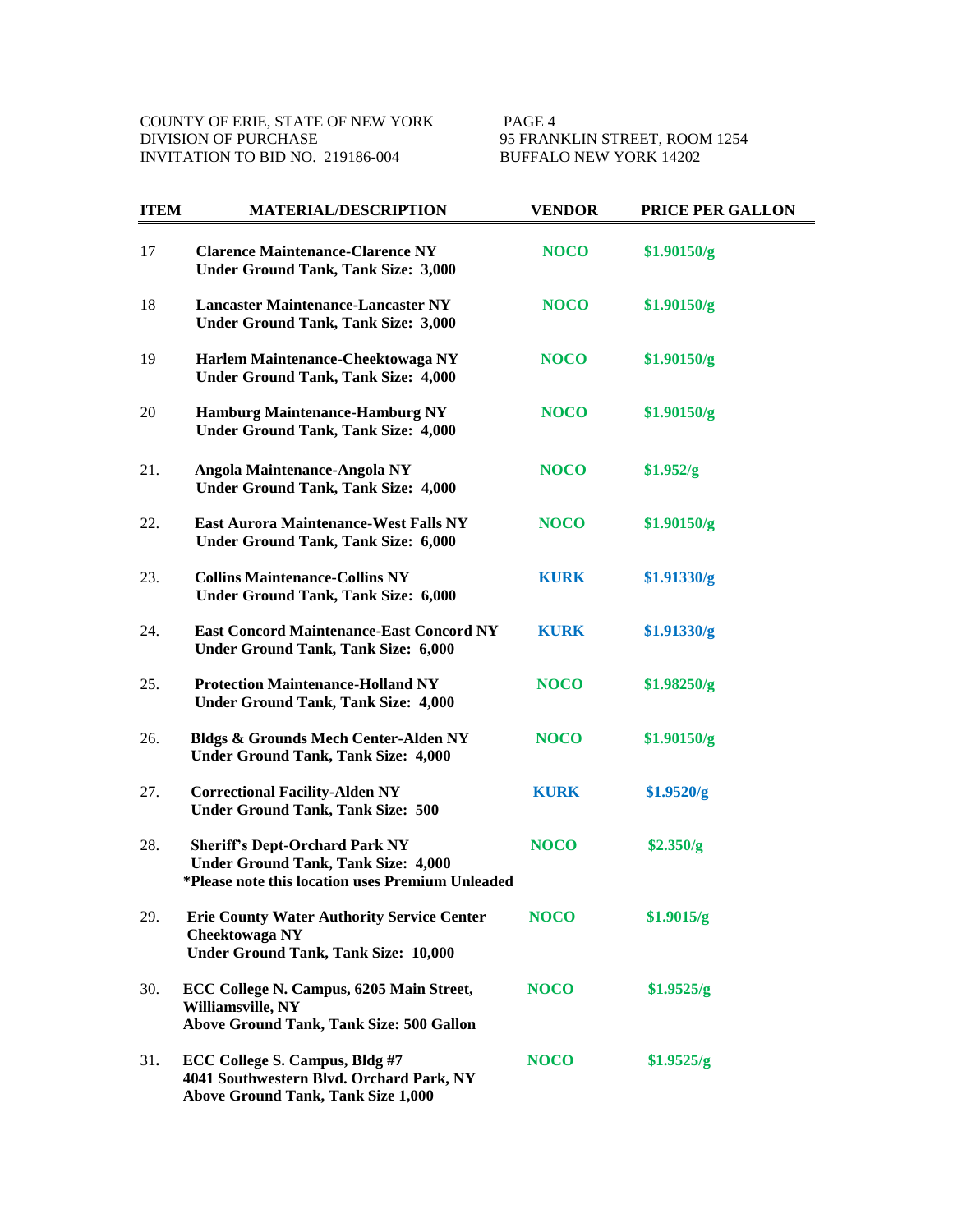#### SPECIFICATIONS

1. The successful bidder(s) to whom a contract shall be awarded, shall furnish all of the County of Erie's requirements of Gasoline for the period September 1, 2019 through August 31, 2020 at the locations listed herein for which the bidder shall have entered a bid price.

-As ordered and released by individual County Facilities

-In quantities and kinds as required;

- -At prices for each individual location in accordance with this bid
- 2. Quantities listed in this invitation to bid are estimated, for figuring purposes only. Bidder guarantees to provide all of the needs of each individual location for which a bid is offered, in a timely manner, without fail.
- 3. The bidder proposes to deliver gasoline and to invoice the County for such fuel at the lesser of 1.) Buffalo, New York **average\*** posted price in effect during the week of delivery, plus or minus the difference between the bid price for the gasoline and location quoted herein, and the **average\*** Buffalo posted price effective **July 29, 2019**. Bid on Branded Ethanol Gasoline. If an incorrect price is posted and corrected later in the week, the first price posted on Monday July 29, 2019 will stand.
- 4. The bidder will bid for each grade of gasoline and for listed County locations, the price which the bidder would propose to charge for delivery effective July 29, 2019.
- 5. The bidder shall list here the Journal of Commerce **average\* Branded Ethanol Gasoline**  *Only!* posted price at Buffalo, New York effective July 29, 2019.

### **BRANDED ETHANOL UNLEADED GASOLINE ONLY! \$ 1.94280 BRANDED ETHANOL PREMIUM GASOLINE ONLY! \$2.3529**

6. The contractor's invoice prices will be adjusted weekly, upward or downward, by the deviation Of The Journal of Commerce published **average\*** price for the base period effective on the day of July 29, 2019

$$
\frac{\text{*Average} = \text{Low} + \text{High}}{2}
$$

 7. The contractor shall notify the Director of Purchase of the County of Erie the invoice price for the gasoline and location for which a bid is awarded, each time that a change in delivered price shall occur.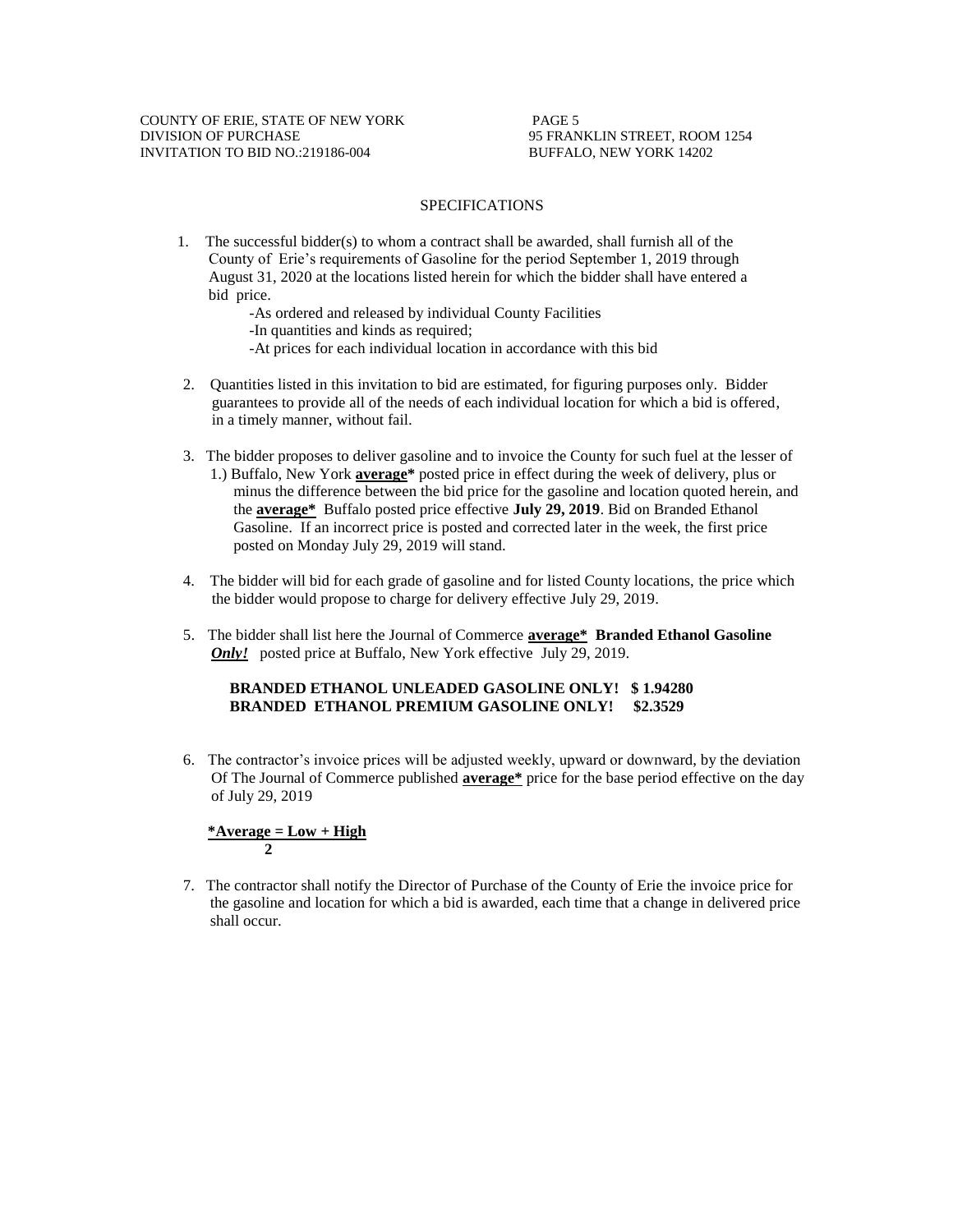### **GASOLINE BID SPECIFICATIONS**

- 8. The bidder shall submit to the County of Erie the corresponding sections of the Journal of Commerce that were used to calculate the price along with detailed calculations for the price charged.
- 9. Bid prices shall include all transportation, delivery and other costs.

.

10. Specifications of Product to be Supplied – *BRANDED ETHANOL UNLEADED GASOLINE ONLY!*

| <b>UNLEADED</b>                     | <b>UNLEADED</b> | <b>SUPER</b> |
|-------------------------------------|-----------------|--------------|
|                                     |                 |              |
| Octane (R+M)2 Min.                  | 87              | 91.5         |
| Color                               | Undyed          | Undyed       |
| Sulphur, WT0/0<br>$(D-1266)$        | 0.1             | 0.10         |
| Gum (D-381)                         | 4.0             | 5.0          |
| Corrosion (D-130)<br>Max            | 1.0             | 1.0          |
| Induction (Hrs)<br>$(D-525)$        | 4.0             | 4.0          |
| Distillation D-86                   |                 |              |
| <b>Red Vapor Press</b><br>$(D-323)$ |                 |              |
| Winter:                             |                 |              |
| Jan. & Dec.                         | 12 to 14        | 15           |
| Feb. & Nov.                         | 11 to 13        | 15           |
| Intermediate:                       |                 |              |
| Mar. & Oct.                         | 10 to 12        | 13.5         |
| Apr. & Sept.                        | 9 to 11         | 13.5         |
| Summer:                             |                 |              |
| May thru Aug.                       | 8 to 10.5       | 11.5         |